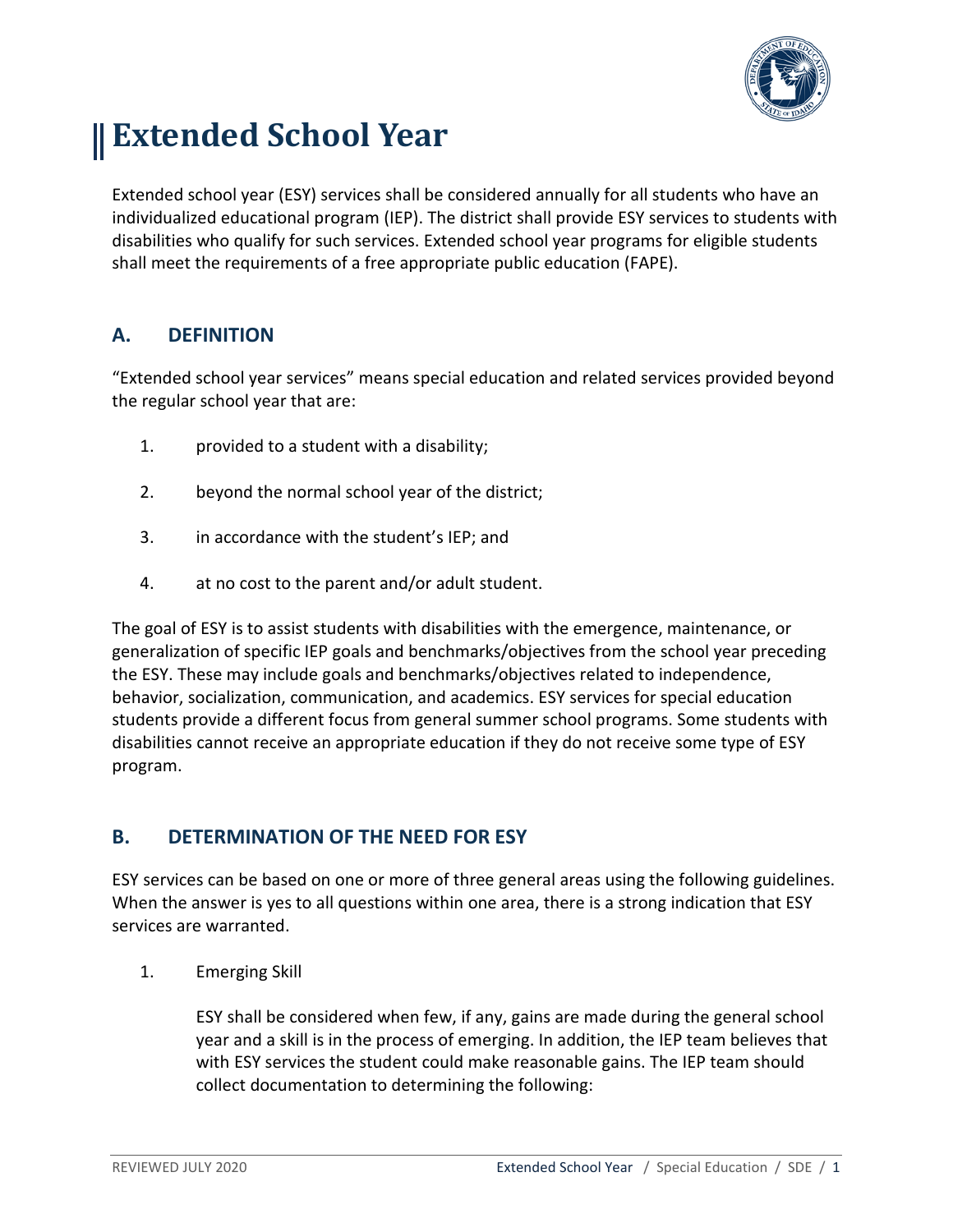- a. Does progress toward goals and benchmarks/objectives over an extended period show few if any gains?
- b. Is a skill emerging?
- c. Does documentation support that ESY services are needed to avoid irreparable loss of the learning opportunity?
- 2. Regression-Recoupment

ESY services shall be considered when the student would regress to such an extent and the amount of time required to relearn a skill or behavior would become so significant that the student would be unable to benefit from his or her special education program. The IEP team should collect documentation to determine the following:

- a. Do progress reports and data show that the student demonstrates periodic regression that is related to breaks in instruction throughout the school year?
- b. Do progress reports and data show that the student regresses and cannot relearn the skills in a reasonable amount of time following the breaks?
- c. Does documentation support a finding that without ESY services the student would regress to such an extent and have such limited recoupment ability that he or she would be unable to benefit from his or her special education program?

#### 3. Self-Sufficiency

ESY services shall be considered when the acquisition of critical life skills that aid in the student's ability to function independently would be threatened by an interruption in services. In addition, the IEP team believes that continued services would reduce the student's reliance on caretakers or institutionalized care. Critical life skills relate to those skills that lead to independent functioning. Development of these skills can lead to reduced dependency on future caretakers and enhance students' integration with non-disabled individuals. Skills may include such things as toileting, feeding, mobility, communication, dressing, self-help, and social/emotional functioning.

In considering which goals are critical life skills, the IEP team shall consider the following: (1) How old is the student? (2) How many years does the student have left in school? (3) Is the skill required across a number of current environments? (4) Is the skill required across a number of future environments? (5) If the student does not perform the skill, will someone else have to do it for him or her?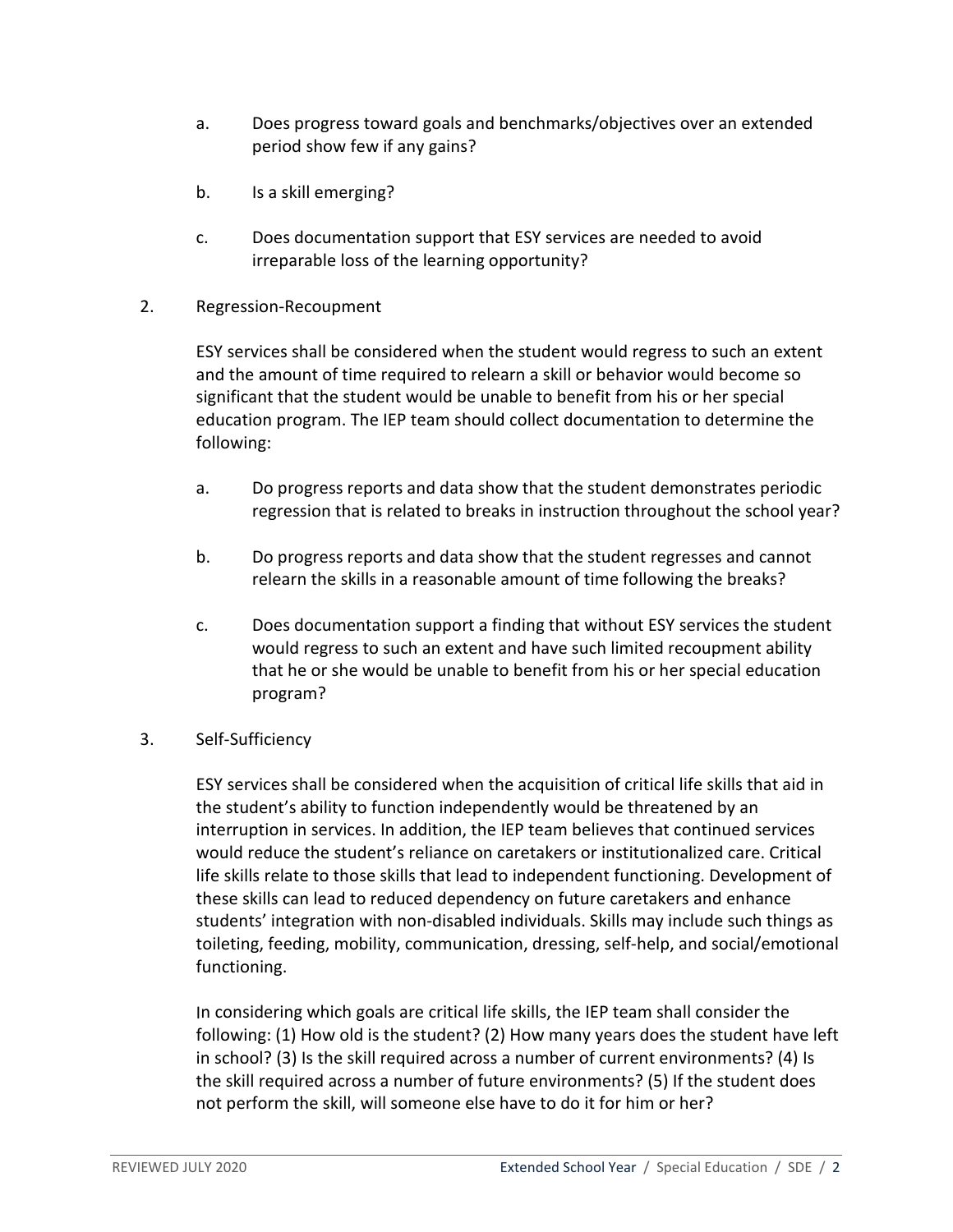The IEP team should collect and document information to determine the following:

- a. Does documentation identify critical life skills that are needed for independence?
- b. Will failure to maintain acquired critical life skills cause major or permanent loss of the skills and create a dependence on caregivers?
- c. Without ESY services, would the student fail to maintain these critical life skills?

# **C. ESY IEP DEVELOPMENT**

ESY services shall be clearly delineated in an IEP (the State IEP forms have a checkbox for ESY). Additionally, the district can meet this requirement by amending the current IEP using an amendment form. A copy of the IEP or amendment and written notice shall be given to the parent and/or adult student.

### **D. BASIC ESY CONCEPTS**

- 1. To be considered for ESY services, the student shall be identified as having a disability and shall currently be receiving special education services as defined by an IEP or individual family service plan (IFSP).
- 2. Determination of the need for ESY services shall be made only for the immediate period of interruption of the instructional program. The provision of ESY services for the immediate period does not imply that ESY services will be required for subsequent periods.
- 3. The skills that are the focus of the ESY services are determined at the time of the development of the IEP. They shall be appropriate for the student, shall consider the student's ability to acquire the skill, and shall be a priority for the student's developmental age.
- 4. The student's educational program is based on individual needs and not determined by what programs are readily available within the district.
- 5. The student cannot be required to fail, or to go for an entire year without ESY services, simply to prove a need.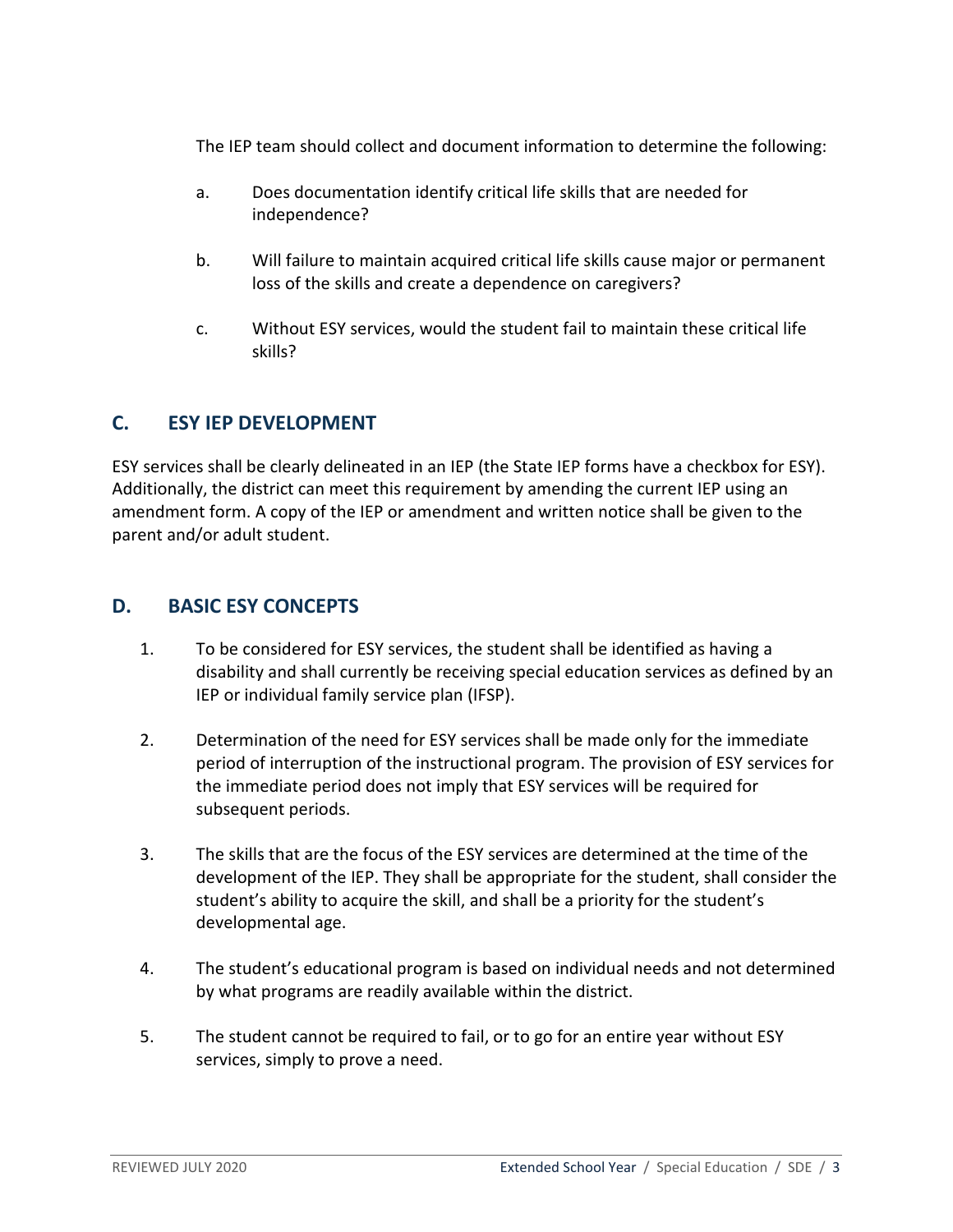- 6. The IEP team will determine the duration, frequency, and type of services that each student will receive during the ESY. The amount and duration of ESY shall not be predetermined by a district's schedule. The goals and benchmarks/objectives should be continuations of all or part of the previous year's IEP, although ESY instruction may be modified to enhance the emergence, maintenance, and/or generalization of skills.
- 7. The district will not automatically or categorically exclude or include any student or group from consideration for ESY services. However, only those who will be severely impacted by an extended break in instruction should be enrolled.
- 8. ESY services may include special education and related services. ESY services may be only related services.
- 9. ESY is not subject to the same LRE considerations that apply during the regular school year. First, the same LRE options may not be available, and second, for some students, the appropriate LRE may be at home with the other family members and with only very limited ESY services.
- 10. ESY will be provided when ordered by a due process hearing officer. If the district chooses to appeal, the student will be placed in ESY pending the result of the appeal.
- 11. ESY shall be determined on a case-by-case basis based on the needs of the student as considered by the IEP team.

### **E. WHEN ESY IS NOT APPROPRIATE**

ESY services were never intended to serve as the only resource available to parents and students. The district is encouraged to assist families in using community resources to meet their particular needs during periods of extended breaks. The district should not offer ESY services when it is inappropriate to do so. The following list is intended to help clarify decisions on ESY services.

- 1. The IDEA does not mandate that year-round services be provided for all students with disabilities.
- 2. ESY services are not required for the convenience of the school or parent and/or adult student and, therefore, cannot serve as a day-care or respite-care service.
- 3. The IDEA does not require that ESY services be provided to maximize educational opportunities for a student with a disability.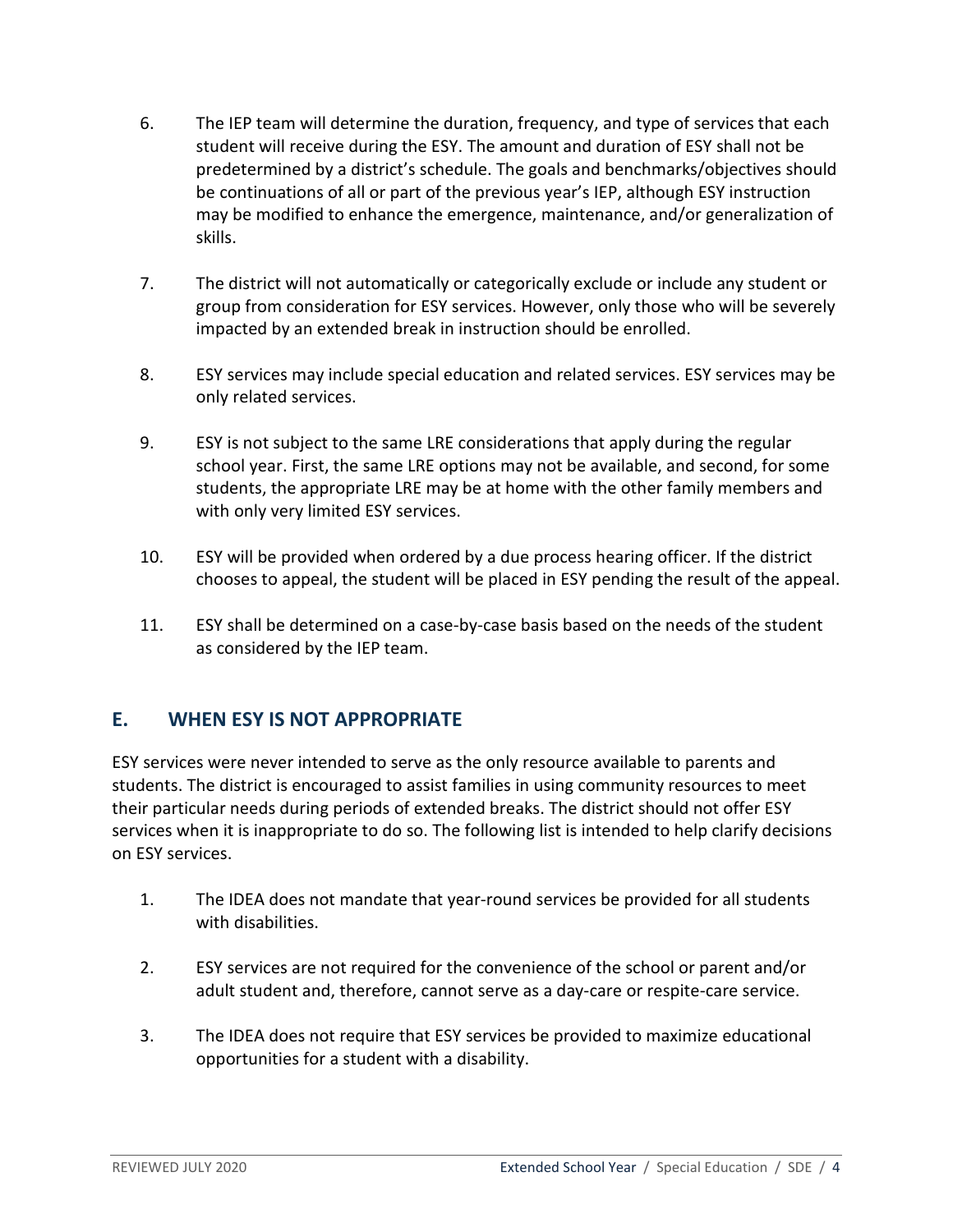- 4. It is not necessary to continue instruction in all of the previous year's IEP goals and benchmarks/objectives during the ESY period. The focus should be on those specific goals and objectives that would be severely impacted by an extended break in instruction.
- 5. ESY programs are not summer recreation programs.
- 6. ESY services are not to be considered in order to help students with disabilities advance in relation to their peers.
- 7. ESY services are not designed for students who exhibit random regression or regression that is solely related to medical problems resulting in degeneration, or who are experiencing transitional life situations such as divorce or death of a family member.

# **F. DATA SOURCES FOR ESY DECISIONS**

Decisions for ESY services shall be based on data collection and written documentation. Types of data may include, but are not limited to, the following:

- 1. **Criterion-referenced test data:** Consider daily/weekly probes or pretest/post-test data;
- 2. **Norm-referenced test data:** Consider pretest/post-test data.
- 3. **Anecdotal records:** Consider information collected throughout the school year.
- 4. **Physical, mental, emotional, or health factors:** Consider the educational, medical, or psychological records of the student as well as the prognosis or judgments of educators, medical personnel, parents, and others that work with the student. Consider degenerative types of difficulties that may become intensified during breaks in educational programming.
- 5. **Past history:** The IEP team should consider evidence of past regression, or past ESY services. It should not automatically be assumed that a student who has received ESY services in the past will be eligible in the future, but it is a factor to consider.
- 6. **Data-based observations:** Consider empirical data maintained on the student from performance in the classroom or community-based activities as well as the IEP data.
- 7. **Teacher interviews and recommendations:** Consider progress reports by teachers, therapists, and others having direct contact with the student before and after breaks in educational programming.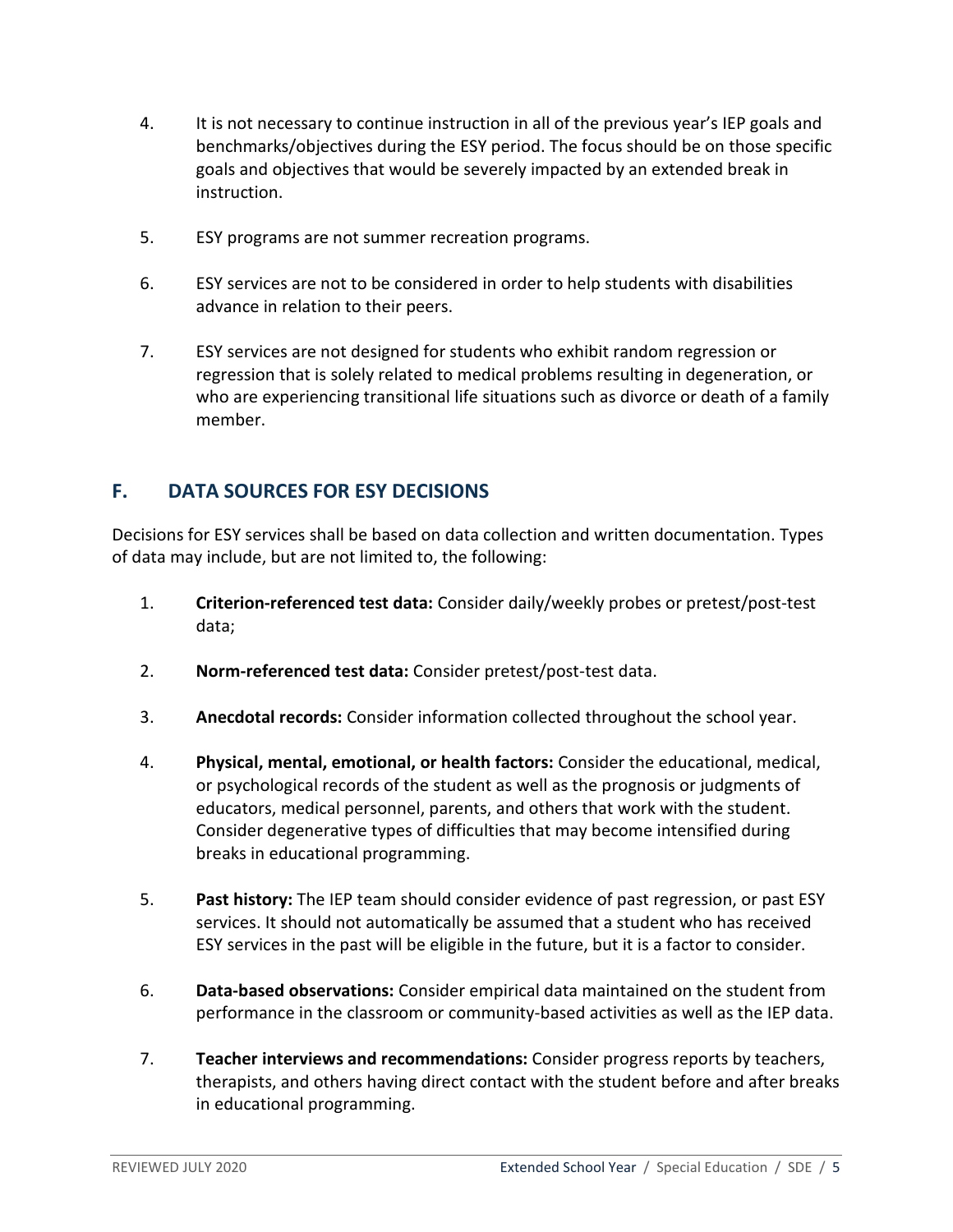8. **Parent and/or adult student input:** Consider parent observations of the student as well as parent and/or adult student requests for ESY services.

# **G. ESY PROGRAM MODELS**

The IEP team will determine the duration, frequency, and type of services that each student will receive during the ESY program. The goals and benchmarks/objectives should be continuations of all or part of the previous year's IEP, although ESY instruction may be modified to facilitate the emergence, maintenance, and/or generalization of skills.

ESY services may not necessarily be provided in a classroom setting. For example, some students may need services provided in the home or at an alternative location.

Types of ESY programs may include, but are not limited to:

- 1. training for the parent before breaks in programming;
- 2. home-based programs that may include parent training;
- 3. school-based programs;
- 4. cooperative programs with other agencies;
- 5. contracting with another agency; and
- 6. related services.

### **H. ESY IN YEAR-ROUND SCHOOLS**

The need for ESY services is less critical when schools operate on a year-round basis because the breaks from instruction are shorter than the normal three-month break. When the student's needs require instruction during breaks, ESY shall be provided. The analysis for determining eligibility and the type of ESY program to be provided is the same as that for ESY programs in schools that operate on a traditional calendar.

### **I. STAFF CONSIDERATIONS**

Staffing options might include local certificated staff, supervised university practicum students, supervised student teachers, supervised trained paraprofessionals, cooperative multidistrict programs, or contracted/purchased services with agencies.